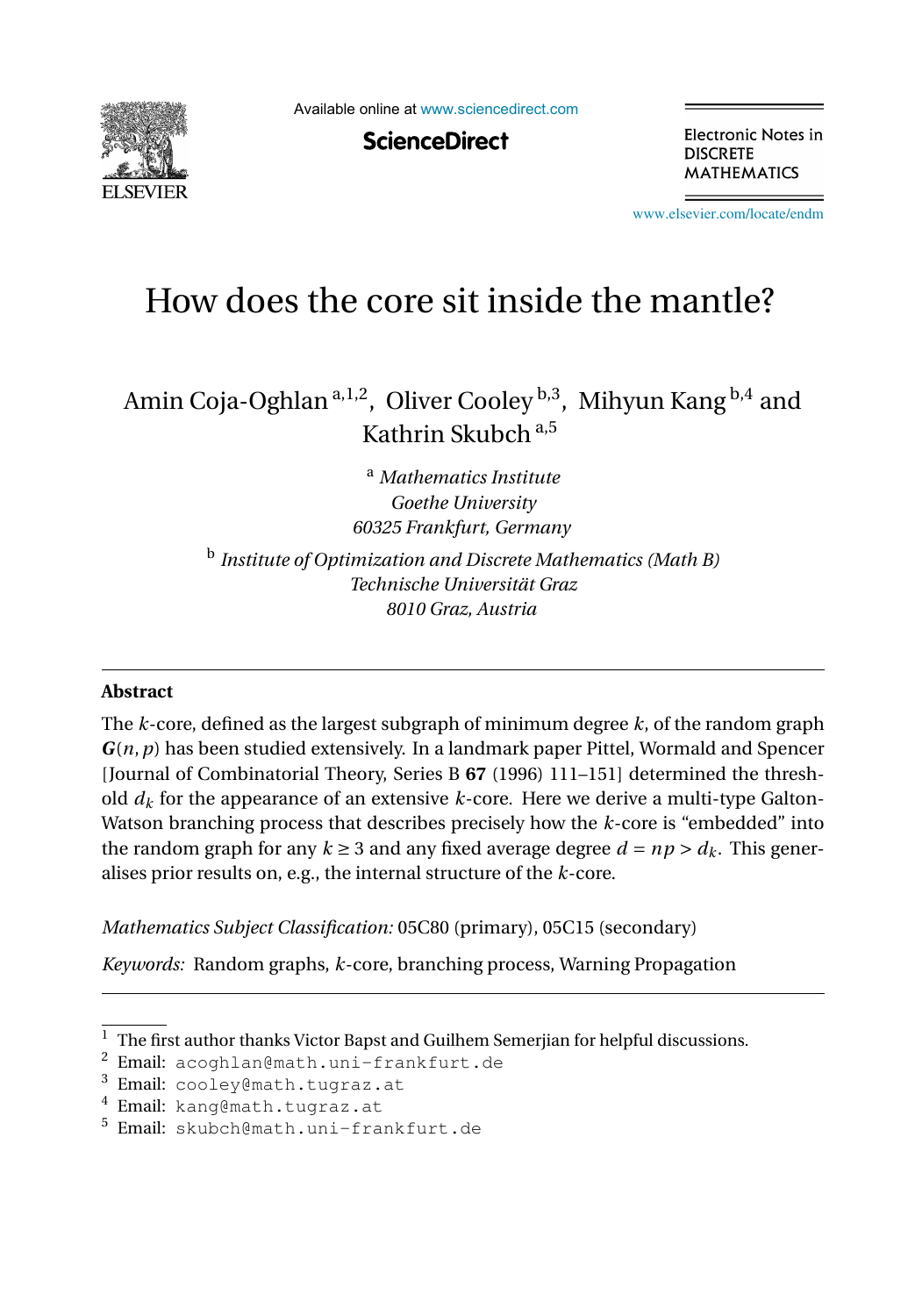## **1 Introduction**

#### *1.1 Background*

For any  $k \geq 3$  the *k*-core  $\mathcal{C}_k(G)$  of a graph *G* is defined as the (unique) maximal subgraph of *G* of minimum degree *k*. For fixed  $d > 0$  let  $G = G(n, d/n)$ denote the random graph on the vertex set  $[n] = \{1, \ldots, n\}$  in which any two vertices are connected with probability  $p = d/n$  independently. Pittel, Wormald and Spencer [\[13\]](#page-7-0) were the first to determine the precise threshold  $d_k$  beyond which the *k*-core  $\mathcal{C}_k(G)$  is non-empty w.h.p. Specifically, for any  $k \geq 3$  there is a function  $\psi_k : (0, \infty) \to [0, 1]$  such that for any  $d \in (0, \infty) \setminus \{d_k\}$  the sequence  $(n^{-1}|\mathscr{C}_k(G)|)_n$  converges to  $\psi_k(d)$  in probability. Furthermore, Pittel, Wormald and Spencer pointed out that a simple "branching process" heuristic predicts the correct threshold and the correct size of the *k*-core, and this argument has subsequently been turned into an alternative proof of their result  $[11,14]$ .

The aim of the present paper is to enhance this branching process perspective of the *k*-core problem. More specifically, we are concerned with the following question. Fix  $k \geq 3$ ,  $d > d_k$  and let  $s > 0$  be an integer. Generate a random graph *G* and mark each vertex according to  $\sigma_{k,G}: V(G) \to \{0,1\}, v \mapsto$ **1**{*v* ∈  $\mathcal{C}_k$ (*G*)}. Further, for a vertex *v* in *G* we let  $G$ <sup>*v*</sup> denote the component of *v*. Then  $(G_v, v, \sigma_{k,G_v})$  is a rooted {0, 1}-marked graph, whose marks indicate the membership of the *k*-core of the component  $G_v$ . Now, pick a vertex  $v$  uniformly at random and let  $\partial^s [G_v, v, \sigma_{k,G_v}]$  denote the isomorphism class of the finite rooted {0, 1}-marked graph obtained by deleting all vertices at distance greater than *s* from  $v$  from  $G_v$ . Our aim is to determine the distribution of  $\partial$ <sup>*s*</sup>[ $G_v$ ,  $v$ ,  $\sigma$ <sub>*k*, $G_v$ </sub>]. Of course, *without* the marks the standard branching process analogy yields convergence to the "usual" Galton-Watson tree  $T(d)$  with  $Po(d)$ offspring. The point of the present paper is to exhibit a multi-type branching process that yields the limiting distribution of the {0, 1}-marked subgraph.

#### *1.2 Results*

To accomodate the non-trivial correlations between the *k*-core and the "mantle" (i.e., the vertices outside the core) we will introduce a Galton-Watson process  $T(d, k, p)$  that posseses five different vertex types, denoted by 000, 001, 010, 110, 111. Setting

$$
q = q(d, k, p) = \mathbb{P}\left[\text{Po}(dp) = k - 1 | \text{Po}(dp) \ge k - 1\right],\tag{1.1}
$$

we define  $p_{000} = 1 - p$ ,  $p_{010} = pq$  and  $p_{110} = p(1 - q)$ . The process starts with a single vertex  $v_0$ , whose type is chosen from  $\{000, 010, 111\}$  according to the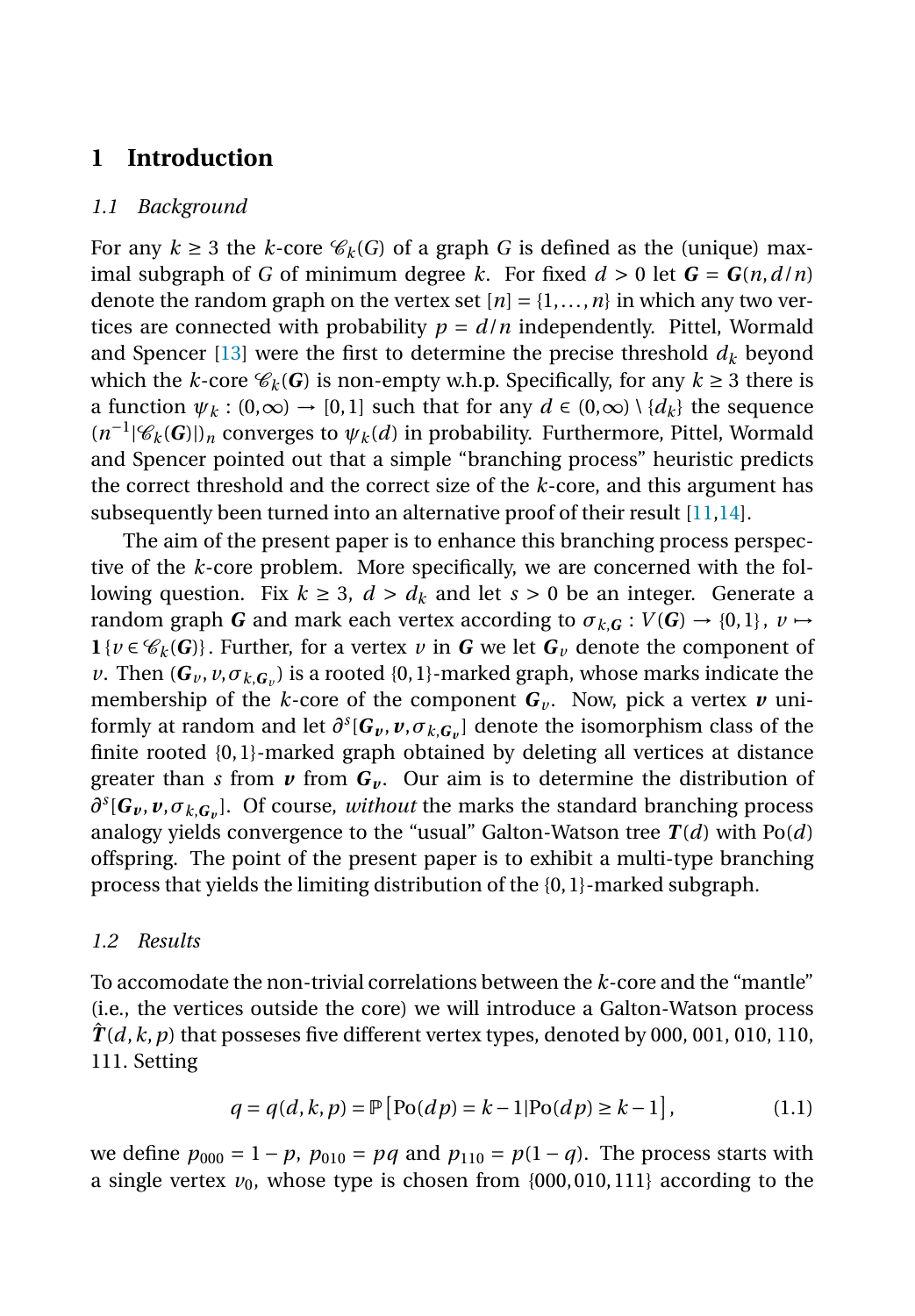<span id="page-2-0"></span>
$$
g_{000}(\mathbf{x}) = \exp(d(1-p)x_{000}) \frac{\sum_{h=0}^{k-2} (dp)^h (q x_{010} + (1-q) x_{110})^h / h!}{\sum_{h=0}^{k-2} (dp)^h / h!},
$$
  
\n
$$
g_{001}(\mathbf{x}) = \bar{q} \left( \exp(d(1-p)x_{001}) \left( q x_{010} + (1-q) x_{110} \right)^{k-2} \right) + (1-\bar{q}) \left( \exp(d(1-p)x_{000}) \frac{\sum_{h=0}^{k-3} (dp)^h (q x_{010} + (1-q) x_{110})^h / h!}{\sum_{h=0}^{k-3} (dp)^h / h!} \right),
$$
  
\n
$$
g_{010}(\mathbf{x}) = \exp(d(1-p)x_{001}) \left( q x_{010} + (1-q) x_{110} \right)^{k-1},
$$
  
\n
$$
g_{110}(\mathbf{x}) = \exp(d(1-p)x_{001}) \frac{\sum_{h \ge k} (dp x_{111})^h / h!}{\sum_{h \ge k} (dp)^h / h!},
$$
  
\n
$$
g_{111}(\mathbf{x}) = \exp(d(1-p)x_{001}) \frac{\sum_{h \ge k-1} (dp x_{111})^h / h!}{\sum_{h \ge k-1} (dp)^h / h!}.
$$

Fig. 1. The generating functions  $g_{z_1z_2z_3}(x)$ .

distribution ( $p_{000}, p_{010}, p_{111}$ ). Subsequently, each vertex of type  $z_1z_2z_3$  spawns a random number of vertices of each type. The offspring distributions are defined by the generating functions  $g_{z_1z_2z_2}(x)$  detailed in Figure 1, where we denote  $x = (x_{000}, x_{001}, x_{010}, x_{110}, x_{111})$  and

$$
\bar{q} = \bar{q}(d, k, p) = \mathbb{P}\left[\text{Po}(dp) = k - 2|\text{Po}(dp) \leq k - 2\right].
$$

Finally, we turn the resulting Galton-Watson tree into a {0, 1}-marked tree rooted at  $v_0$  by giving mark 0 to all vertices of type 000, 001 or 010, and mark 1 to all others. Let  $T(d, k, p)$  signify the resulting (possibly infinite) random rooted  $\{0, 1\}$ marked tree.

**Theorem 1.1** *Assume that*  $k \geq 3$  *and*  $d > d_k$ *. Let*  $s \geq 0$  *be an integer and let*  $\tau$  *be a rooted* {0, 1}*-marked tree. Moreover, let p*∗ *be the largest fixed point of*

$$
\phi_{d,k} : [0,1] \to [0,1], \qquad p \mapsto \mathbb{P} [\text{Po}(dp) \ge k-1].
$$
 (1.2)

*Then*

$$
\frac{1}{n} \sum_{v \in V(G)} \mathbf{1} \left\{ \partial^s [\mathbf{G}, v, \sigma_{k, \mathbf{G}_v}] = \partial^s [\tau] \right\}
$$

*converges to*  $\mathbb{P}\left[\partial^{s}[T(d,k,p^{*})] = \partial^{s}[\tau]\right]$  *in probability.* 

Since we will derive our result from the convergence of the empirical distribution of the marked neighbourhoods of vertices  $\nu$  in  $V(G)$ , our proof will involve several statements about the convergence of probability distributions on the set of isomorphism classes of rooted {0, 1}-marked graphs.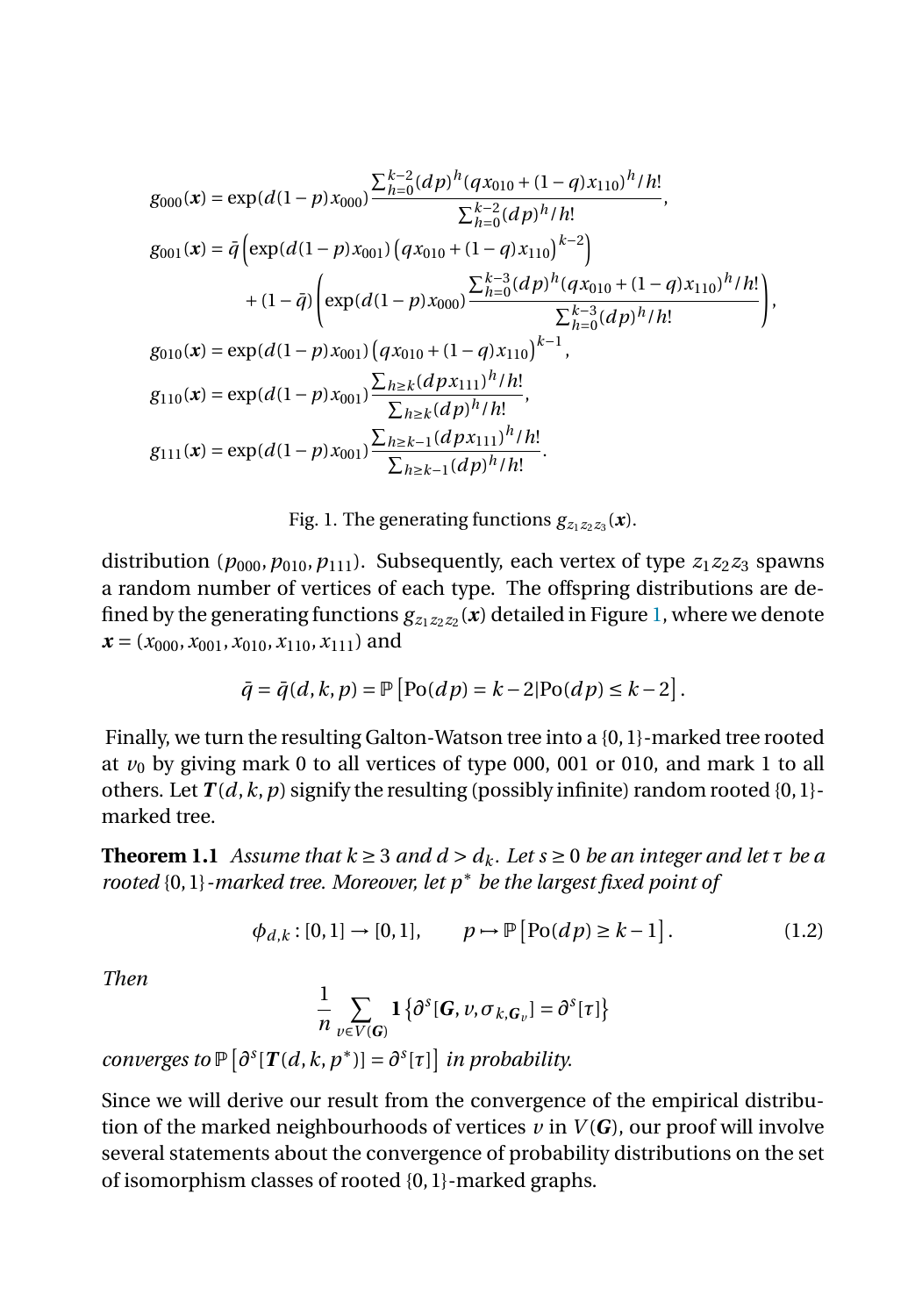## **2 Related work**

Since the work of Pittel, Wormald and Spencer [\[13\]](#page-7-0) several different arguments for determining the location of the  $k$ -core for  $k \geq 3$  have been suggested. Some results on the local structure of the core and the mantle follow directly from these analyses. For instance, the Poisson cloning model [\[9\]](#page-7-0) immediately implies that the *internal* local structure of the *k*-core can be described by a simple (singletype) Galton-Watson process. Riordan also pointed out that this local description follows from his analysis [\[14\]](#page-7-0). Furthermore, Cooper [\[2\]](#page-6-0) derived the asymptotic distribution of the internal and the external degree sequences of the vertices in the mantle, i.e., of the number of vertices with a given number of neighbours in the core and a given number of neighbours outside.

The contribution of the present work is that we exhibit a branching process that describes the structure of the core together with the mantle. Neither the construction of the core via the "peeling process" nor the branching process analogy from  $[11,13,14]$  reveal how the core "embeds" into the mantle. In fact, even though [\[2\]](#page-6-0) asymptotically determines the degree distribution of the core along with the combined degrees of the vertices in the mantle, the conditional random graph is *not* uniformly random subject to these.

Structures that resemble cores of random (hyper)graphs have come to play an important role in the study of random constraint satisfaction problems. This was first noticed in non-rigorous but analytic work based on ideas from statistical physics (see [\[10\]](#page-7-0) and the references therein). Indeed, in the physics literature it was suggested to characterise the core by means of a "message passing" algorithm called *Warning Propagation* [\[10,](#page-7-0) Chapter 18]. A similar idea is actually implicit in Molloy's paper [\[12,](#page-7-0) proof of Lemma 6].

## **3 Proof outline**

There is a very natural formulation of Warning Propagation to identify the *k*core of a given graph *G*. It is based on introducing "messages" on the edges of *G* and marks on the vertices of *G*, both with values in {0, 1}. These will be updated iteratively in terms of a "time" parameter  $t \ge 0$ . At time  $t = 0$  we start with the configuration in which all messages are equal to 1, i.e.,  $\mu_{\nu \to \nu}(0|G) = 1$  for all  $\{v, w\}$  ∈ *E*(*G*). Inductively, writing  $\partial v$  for the neighbourhood of vertex *v* and abbreviating  $\partial v \setminus w = \partial v \setminus \{w\}$ , we let

$$
\mu_{\nu \to w}(t+1|G) = \mathbf{1}\left\{\sum_{u \in \partial \nu \setminus w} \mu_{u \to v}(t|G) \ge k-1\right\}.
$$
 (3.1)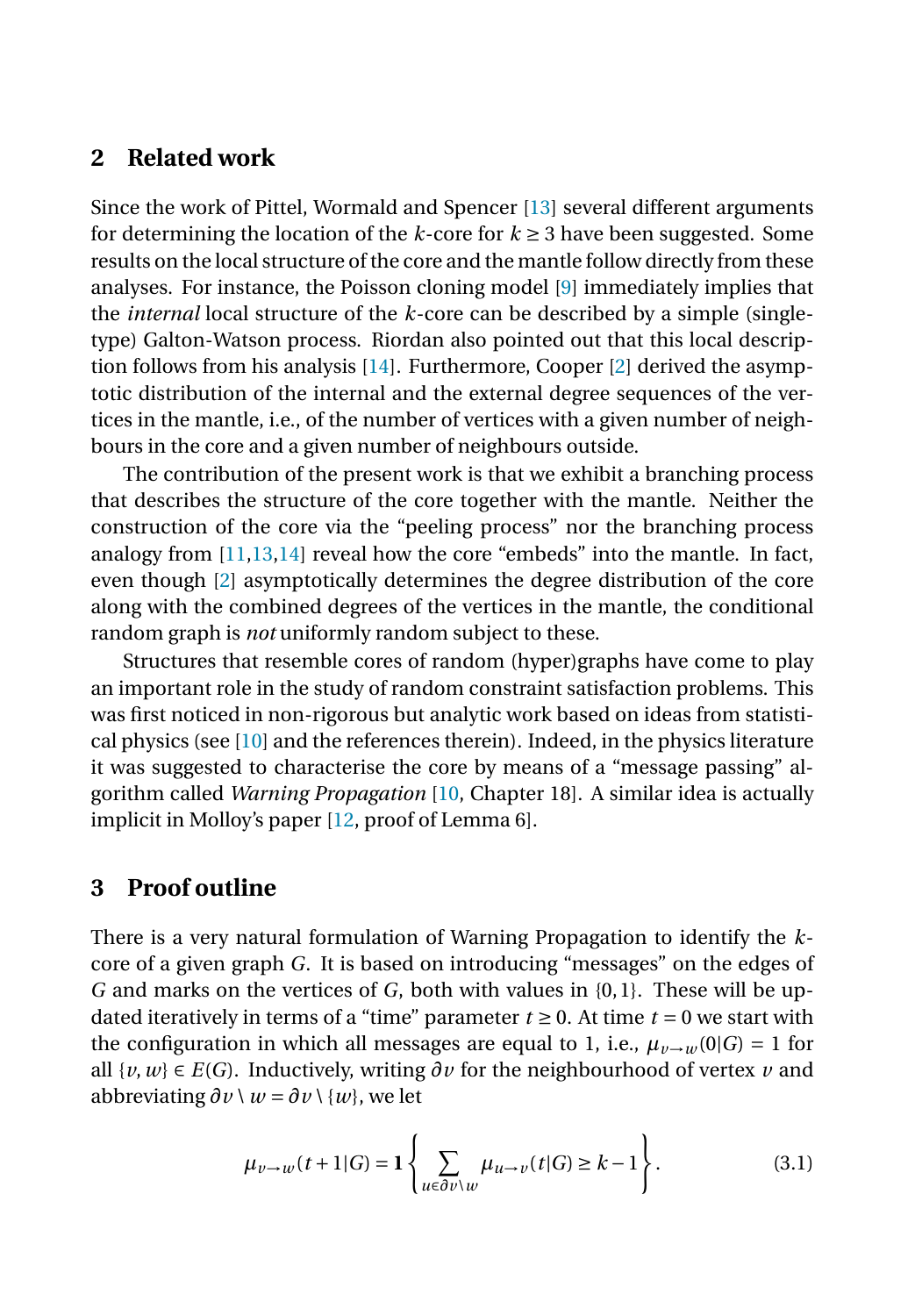The messages are "directed". That is, at each time  $t \geq 0$  there are *two* messages  $\mu_{v\rightarrow w}(t|G)$ ,  $\mu_{w\rightarrow v}(t|G)$  travelling along the edge {*v*, *w*}. Additionally, the mark of  $\nu \in [n]$  at time *t* is

$$
\mu_{\nu}(t|G) = \mathbf{1}\left\{\sum_{u \in \partial \nu} \mu_{u \to \nu}(t|G) \ge k\right\}.
$$
 (3.2)

It is easy to see that the messages converge to a fixed point for any *G*, and that the set of vertices marked one in the fixed point coincides with the *k*-core. Our aim is to show that the multi-type branching process  $T(d, k, p^*)$  describes the distribution of the Warning Propagation fixed point on the infinite Po(*d*) Galton-Watson tree. The key step of the proof is to turn the problem of tracing how Warning Propagation passes messages from the "bottom" of the Galton-Watson tree up toward the root into a process where messages are passed "top-down", i.e., in the fashion of a branching process.

But first we will reduce the study of the Warning Propagation fixed point on *G* to the study of Warning Propagation on the (infinite) Galton-Watson tree with Po(*d*) offspring. Let *v* be a vertex in  $T(d)$  and let *w* be its parent. Let  $\mu_{\nu}$ <sup>{</sup>(*t*|*T*(*d*)) =  $\mu_{\nu \to \nu}$  (*t*|*T*(*d*)) denote the "bottom-up" message from *v* to *w*. Furthermore, define

$$
\mu_{v_0\uparrow}(t|\boldsymbol{T}(d)) = \mathbf{1}\left\{\sum_{w\in\partial v_0}\mu_{w\to v_0}(t|\boldsymbol{T}(d))\geq k-1\right\}.
$$

Then the following fixed point problem will help us to make a connection between Warning Propagation on *G* and on the Galton-Watson tree.

**Lemma 3.1** *Suppose*  $d > d_k$  *and let p<sup>\*</sup> be the largest fixed point of the function*  $\phi_{d,k}$  *from* [\(1.2\)](#page-2-0). Then  $\phi_{d,k}$  *is contracting on* [ $p^*$ ,1]*. Moreover, it holds that*  $\psi_k(d)$  =  $\mathbb{P}\left[\text{Po}(dp^*) \ge k\right] = \phi_{d,k+1}(p^*).$ 

The above lemma together with the recursive structure of *T* (*d*) imply that the sequence  $(\mu_{\nu_0 \uparrow}(t|T(d)))_{t \geq 0}$  converges almost surely to a random variable whose expectation is  $p^*$ . By the definition of the Warning Propagation marks  $\mu_{v_0}(t|T(d))$ at  $v_0$  it is easily verified that this implies that  $(\mu_{v_0}(t|T(d)))_{t\geq0}$  converges to  $\psi_k(d)$ in probability as *t* tends to infinity. On the other hand, the standard branching process analogy implies that the relative number of vertices marked with  $\mu$ <sup>*v*</sup> (*t* $|G|$ ) = 1 in *G* converges to the probability that the root of a standard Galton-Watson tree with Po(*d*) offspring is marked with 1 after *t* iterations of Warning Propagation on the tree (as *n* tends to infinity). Since  $\psi_k(d)$  is the asymptotic size of  $\mathcal{C}_k(G)$ , we obtain that in the case of the random graph *G*, a *bounded* number of iterations of the Warning Propagation message passing algorithm on *G* suffice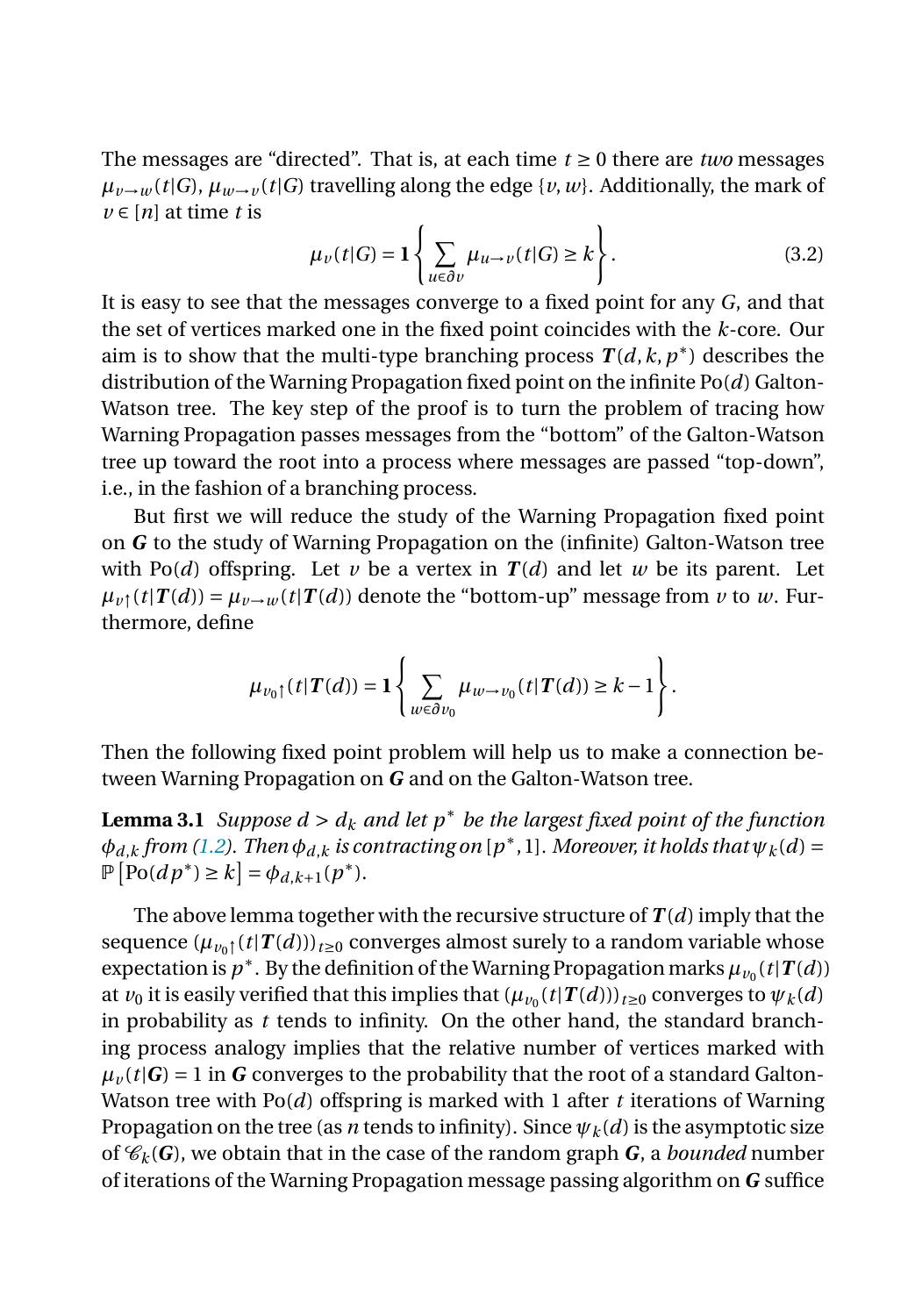<span id="page-5-0"></span>to obtain an accurate approximation of the *k*-core w.h.p.

It remains to determine the limit of the distributions of {0, 1}-marked rooted trees obtained by marking  $T(d)$  with the Warning Propagation marks  $\mu_{\nu}(t|T(d))$ at time *t* (as *t* tends to infinity). We begin with determining the limit of the distribution of the first *s* levels of  $T(d)$  marked with the messages  $\mu_{\nu}$  ( $t$ | $T(d)$ ) from vertices *v* to their parent. Let,

$$
\theta_{d,k,t}^s = \mathcal{L}(\partial^s [T(d), v_0, \mu_{\cdot}^{\dagger}(t | T(d))])
$$

be the distribution of the isomorphism class of the obtained tree. The key feature of the messages  $\mu_{\nu\uparrow}(t|\mathbf{T}(d))$  is that they are solely determined by the tree pending on *v* and are therefore much more convenient to work with. On the other hand they also contain all the information that we need to compute the Warning Propagation marks  $\mu_{\nu}(t|T(d))$ . The recursive structure of  $T(d)$  and the results established in the first part of the poof suggest that the "boundary messages" sent out by the vertices at distance precisely *s* from  $v_0$  converge to a sequence of mutually independent Be( $p^*$ ) variables. Since the messages  $\lim_{t\to\infty} \mu_{u}f(t|T(d))$ for vertices  $u$  at distance less than  $s$  from the root  $v_0$  are *determined* by the "boundary messages", the expected limiting distribution is the one obtained by creating the first *s* levels of a random tree  $T(d)$ , marking each vertex at distance precisely *s* by an independent  $Be(p^*)$  "message", and passing the messages up to the root (iteratively in terms of *t*). Let  $\mu_{v\uparrow}^*(t|T(d),s)$  denote the corresponding mark of each vertex  $\nu$  in  $T(d)$  and define

$$
\theta_{d,k}^{s,*} = \mathscr{L}\left(\partial^{s}[T(d),\nu_0,\mu_{\cdot}^{*} (s | T(d), s)])\right).
$$

Then the following lemma confirms this hypothesis.

**Lemma 3.2** *We have*  $\lim_{t\to\infty} \theta_{d,k,t}^s = \theta_{d,k}^{s,*}$  *for all s* ≥ 0*.* 

We proceed by constructing a "top-down" process that produces the limiting distribution of the truncated tree. More precisely, define a random {0, 1}-marked tree  $T^*(d, k)$  by means of the following two-type branching process. Initially, there is a root vertex  $v_0$  that has type 1 with probability  $p^*$  and type 0 with probability  $1 - p^*$ . The offspring of a type 0 vertex is  $Po(d(1 - p^*))$  type 0 vertices and independently Po<*k*−1(*d p*∗) type 1 vertices. Further, a type 1 vertex spawns Po( $d(1-p^*)$ ) type 0 offspring and independently Po<sub>≥k−1</sub>( $dp^*$ ) type 1 offspring. The mark of each vertex *v*, denoted by  $\mu_{v\uparrow}^*$ , is identical to its type. Then the fixed point property of  $p^*$  implies the following lemma.

**Lemma 3.3** *For any s*  $\geq 0$  *we have*  $\mathscr{L}(\partial^s[T^*(d,k)]) = \theta_{d,k}^{s,*}$ .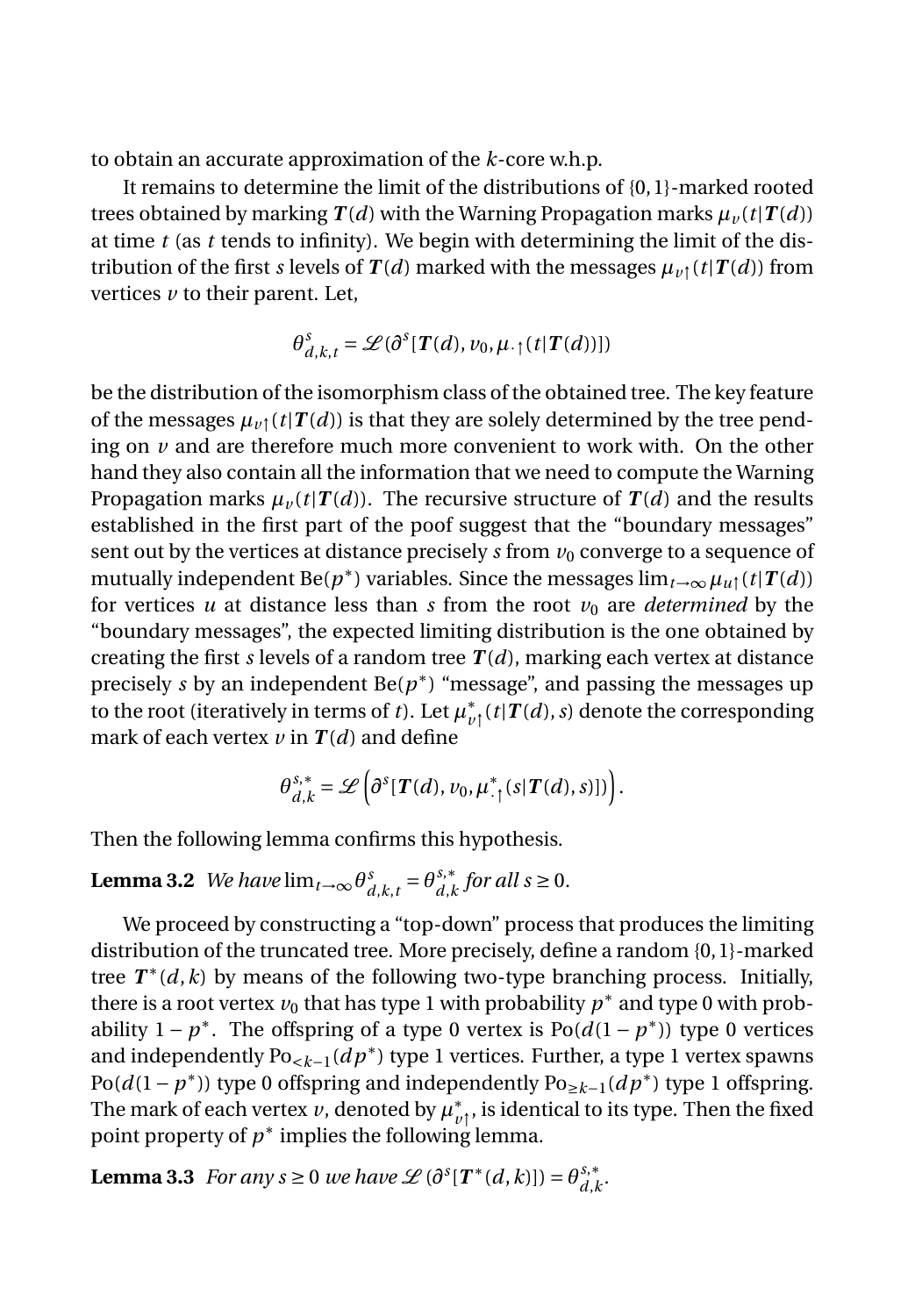<span id="page-6-0"></span>Lemmas [3.2](#page-5-0) and [3.3](#page-5-0) show that the marks  $\mu_{\nu_1}^*$  of  $T^*(d, k)$  correspond to the "upward messages" that are sent toward the root in the tree  $T(d)$ . Our ultimate interest is in the marks  $\mu_{\nu}(t|\mathbf{T}(d))$ . To compute these marks on  $\mathbf{T}(d)$  it remains to get a handle on the Warning Propagation messages from vertices to their children. Of course, in the tree  $T(d)$  these "top-down" messages and the Warning Propagation marks can be computed recursively from the messages  $\mu_{\nu}$  (*t*|*T*(*d*)). In the next part of the proof we are going to mimic this recursive construction of the "top-down" messages and marks on  $T(d)$  and add two corresponding bits to the mark of each vertex in  $\boldsymbol{T}^*(d,k)$ . Let  $\hat{\boldsymbol{T}}^*(d,k)$  signify the resulting tree. Since the construction of the additional bits on  $T^*(d, k)$  matches with the construction of the Warning Propagation marks and messages from vertices in  $T(d)$  to their children, it holds that the distribution of the analogously marked Galton Watson tree converges to  $\hat{\pmb{T}}^{*}(\emph{d},\emph{k})$ . In the last part of the proof we make the connection to the branching process  $\hat{T}(d, k, p^*)$ . We will show that for every vertex in the supplemented tree  $\hat{\pmb{T}}^{*}(\emph{d},\emph{k})$  the distribution of the number of children of each type coincides with the offspring distribution determined from the generating functions  $g_{z_1z_2z_3}$ , which implies the following lemma.

**Lemma 3.4** *We have*  $\mathscr{L}([\hat{\boldsymbol{T}}^*(d,k)]) = \mathscr{L}([\hat{\boldsymbol{T}}(d,k,p^*)])$ .

Finally, we obtain our main result from the above statements by reformulating it within the theory of local weak convergence.

## **References**

- [1] Cain, J., N. Wormald, *Encores on cores*, The Electronic Journal of Combinatorics **13** (2006) R81.
- [2] Cooper, C., *The cores of random hypergraphs with a given degree sequence*, Random Structures and Algorithms **25** (2004), 353–375.
- [3] Darling, R., J. Norris, *Differential equation approximations for Markov chains* Probability Surveys **5** (2008), 37–79.
- [4] Erd˝os, P., A. Rényi, *On the evolution of random graphs* Magayar Tud. Akad. Mat. Kutato Int. Kozl. **5** (1960), 17–61.
- [5] Fernholz, D., V. Ramachandran, *The giant k-core of a random graph with a specified degree sequence*, Manuscript (2003).
- [6] Fernholz, D., V. Ramachandran, *Cores and connectivity in sparse random graphs*, UTCS Technical Report TR04-13 (2004).